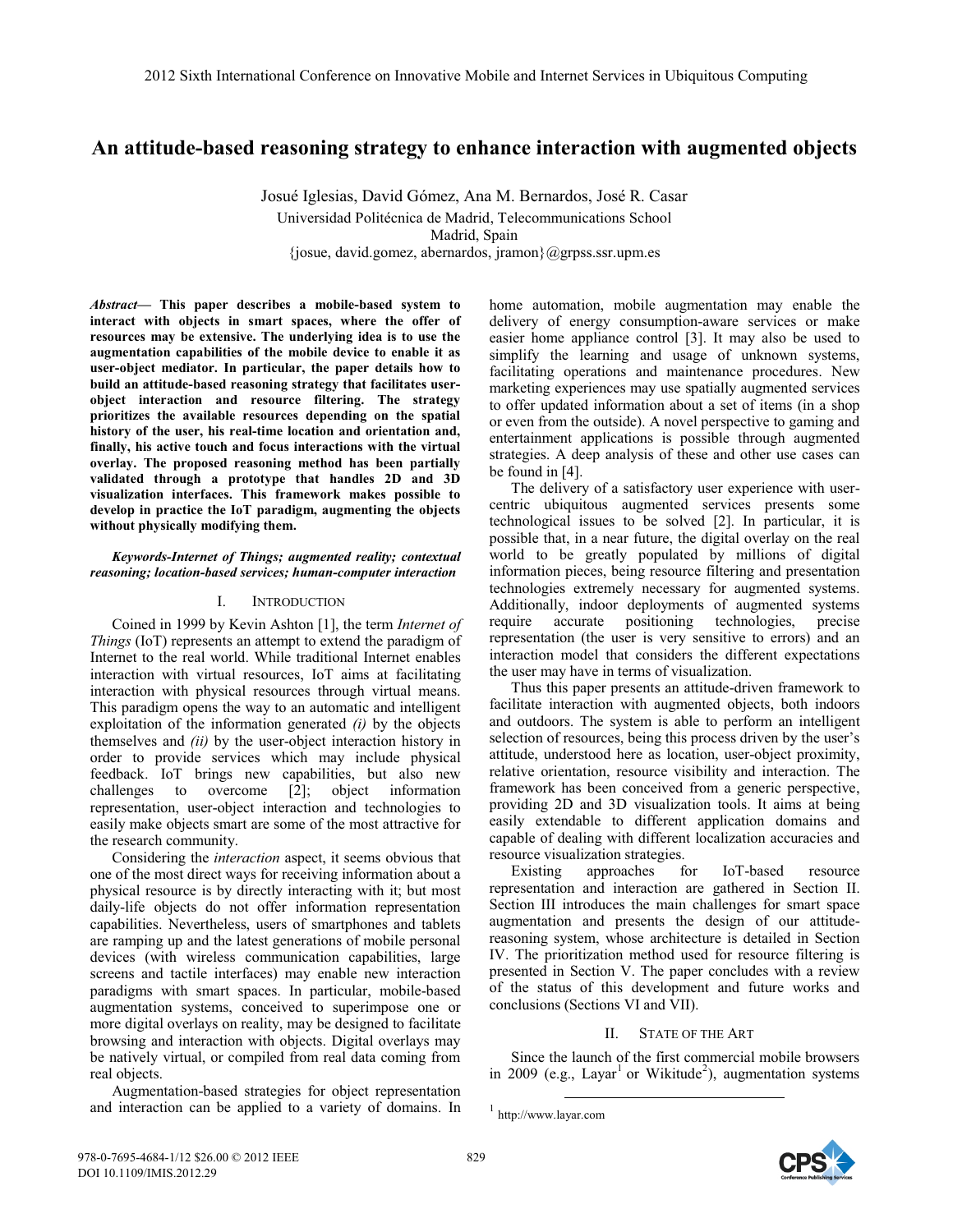for reality have become popular in smartphones. Following there is a review on how this technology has been explored in literature as a mean to interact with objects.

Augmented Reality (AR) and IoT has been considered for different purposes. For example, [2] contains a comprehensive analysis of IoT browsing necessities and proposes a typical augmented reality interface to monitor the status of a plant in a 'smart pot'. [5] contains a survey on how IoT may help people with disabilities. In particular, it describes a specific system called LinguaBytes [6] that stimulates children's language and communication skills with audio-video augmented everyday objects, so mentally handicapped children could consolidate, e.g., object-sound associations.

Augmented systems rely either on mobile sensors (position and inertial sensors) or on visual markers to detect the object's situation. Vision-based techniques, based on image analysis and pattern recognition, are usually slower and too heavy to be directly handled in the device. When applied to IoT, these systems should handle a broad database of objects to automatically recognize real instances [7]. Sensor-based strategies rely on GPS and inertial mobile technology when available. This approach automates service triggering without user collaboration, but it does not work properly when indoors (GPS signal is not available and inertial technology are affected by, e.g., metallic furniture). Additionally, users are much more sensitive to location errors when inside a building (references are visually close). Some other proposals use tags to easily detect the exact position of the user and augment objects. First approaches were based on bidimensional tag codes recognition (e.g., [8]), but they tend to be replaced by NFC tags due to its reusability and extra information storage capacity. For instance, Trinetra is a system for helping blind people (equipped with a RFID reader) to identify RFID-tagged items in a shop; once the item is recognized, the information is transferred to the smart phone, which turns the response into speech [9]. The 'smart pot' research previously mentioned [2] considers both QR-codes and RFID tags.

As previously stated, augmented resource representation services deployed in densely populated smart spaces may require a selection mechanism to filter the complete set of available resources in order not to burden the user with unnecessary information. This selection should be intelligent enough to be able to adapt the selection to each user particularities and circumstances, i.e., it should be contextaware. With respect to this issue, [10] offers a context-aware service recommendation system based on users' collective behaviour (specifically on collective positioning information). This work is further extended in [11], where historical records of user-device interaction are analysed in order to enhance the recommendation; a genetic algorithm is used in order to adapt the recommendation process to the user's circumstances. Equipped with special gadgets, the researches of [7] are able to determine where the user is looking at, exploiting this 'gaze tracking system' for enhancing the recommendation process. Of course, user's

 $\overline{a}$ 

(present and past) location can be also used as an input factor for recommendation [2][5][7].

How the icons (and information) associated to the resources to show are presented to the user is critical to attract user's attention and facilitate system interaction. Several projects propose to (de)emphasize the overlapped images by changing their characteristics (colour, shape, size, etc.) in order to adapt them to the user context [2][12][13]. Of course, not only images can be adapted, but also text [7] or even sounds [5].

The proposed work addresses both resource filtering and representation based on a context-aware prioritization method. Although the framework also considers static user and resource information processing, this paper focuses on exploiting user-resources relative attitude (i.e., resources location, user-resources proximity, relative orientation, resource visibility and interaction).

# III. MOTIVATION: CHALLENGES IN RESOURCE VISUALIZATION IN DENSELY POPULATED SPACES

From the previous literature review, and based on our own experience, we have compiled the following design considerations to develop our representation and interaction techniques for IoT-based smart spaces:

*1) Automatic resource recognition and identification*. Resources of interest (e.g., objects, spaces) should be automatically recognised and univocally identified in order to be able to correctly represent the resources in the user's device and also to record user-resource interactions.

*2) Context-aware resource filtering*. AR-based interfaces may result confusing if there are too many resources available, hindering user's experience if no filtering policy is established. This policy should be contextaware, i.e., adapted to users' and environments' particularities and circumstances.

*3) Context-aware content building*. The icons associated to the resources and the information to be shown may vary depending *(i)* on the characteristic of the resource to be augmented, *(ii)* on the consumer (user) particular circumstances or *(iii)* on external factors (e.g., time, weather, etc.). Then, the augmentation interfaces employed should be able to dynamically change in order to support this adaptation. Moreover, it could be even possible to dynamically decide what kind of representation paradigm to use at each moment depending on user's necessities and/or available technologies.

*4) Spatial awareness*. Knowing the relative position and orientation of users with respect to the surrounding resources is critical for augmentation systems. In general, indoor sensor-based augmented systems require a centimetre error, which is otherwise difficult to get from indoor positioning systems relying on simple radiofrequency systems (not needing the deployment of special extra infrastructure). It is usual to require the collaboration of the user to trigger an AR indoor service,

<sup>&</sup>lt;sup>2</sup> http://www.wikitude.com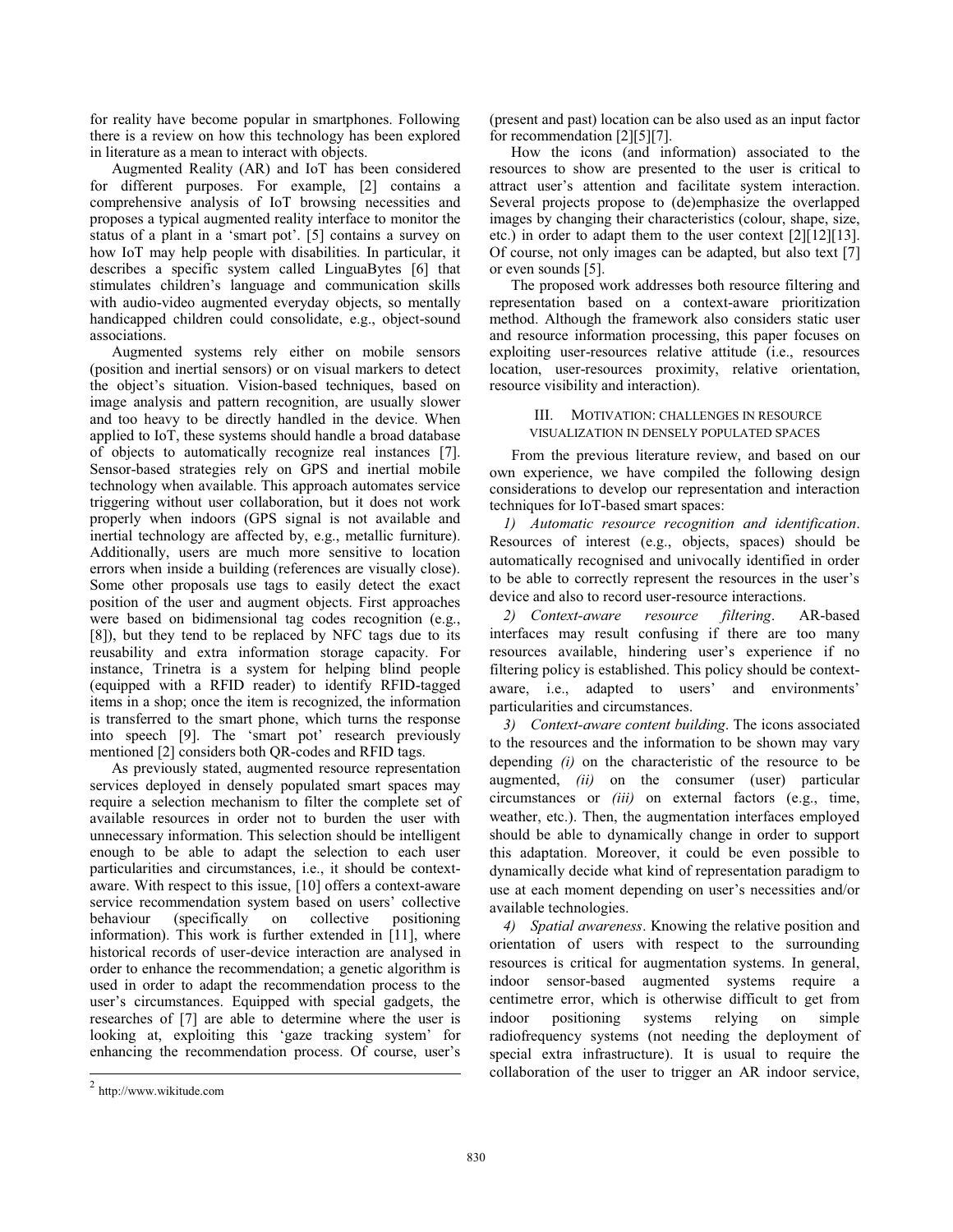either by asking him to proactively read a beacon or to mark his exact position. Orientation biases may also be more significant when indoors, due to the materials around, which have a distorting effect on the measurements. Thus, the visualization strategy has to take into account the quality of spatial inputs to provide suitable interfaces and feedback.

*5) Map matching management*. Augmented IoT services should be aware of the spatial particularities of the scenario where they are deployed. For instance, inter-zone relations ('*zoneA adjoins zoneB*' or '*zoneA can be accessed from zoneB*') are required to manage user line-of-sight (to determine which resources are visible and those that are not). Resource filtering processes may need this spatial information in order to prioritize resources depending on their locations. Resource representation may also alter its behaviour depending on the physical visibility of a given resource.

*6) User-resource interaction paradigm.* Traditional mobile augmented reality requires a user to tap on a resource to activate its contents (explicit interaction). When handling visualization devices such as tablets, this interaction mechanism may be enhanced by, e.g., managing the time of focusing towards a given resource (implicit interaction). It is then important to define an interaction scheme for the augmentation system, depending on the type of services and visualization devices.



#### IV. ARCHITECTURE DESIGN

All the aspects previously enumerated have been considered for designing the architecture of our particular augmentation framework.

Resources recognition and identification are based on their known position. Two different types of location estimation systems are available in order to be used to determine mobile resources position (e.g., users): *(i)* a fingerprint method based on WiFi signal strength measurements, providing coordinates with an approximate accuracy of 2-3 m. [14] and *(ii)* a beacon-based proximity system (RFID tags and pressure mats used to obtain accurate positioning –centimetre errors). Initially, we will assume that the resources to recognize or represent are static, not able to change their position continuously; this approach is reasonable for most application scenarios.

Two kinds of interfaces are considered: *(i)* an AR-based one would be offered if the precise location is available and *(ii)* a bidimensional one ('compass-based'), otherwise.

Our system considers explicit and implicit user-object interactions. Users can explicitly obtain information about an augmented object by *touching* its associated icon in any of the available interfaces. User-objects relative attitude is explode as implicit interaction; two factors are used in this sense: *(i)* user-object distance and *(ii)* user-object relative orientation.

Currently, the system only considers disjoint square zones coinciding with real zones (a hotel room, a meeting room, etc.). This is a first approach to be able to distinguish between the set of resources in the view of the user and those not visible (e.g., being behind a wall).

Both, the explicit/implicit interactions and the disjoint square zones map, feed a context-aware resource filter. It prioritizes *(i)* those resources in the view of the user, *(ii)* the resources closer to the user and *(iii)* those resources the user tend to 'focus' more with his/her mobile device.

#### *A. Execution planes*

The proposed system is composed by three planes (see Fig. 1):

- - The *smart space plane* includes the set of all available resources. This considers *(i)* smart objects capable of offering information, *(ii)* those capable of receive information and *(iii)* passive resources. Every kind of resource may be potentially augmented.
- $\bullet$  The *device plane* (embedded in the user's personal device) hosts all the processes required to *(i)* select the most suitable interface considering spatial estimators' quality, *(ii)* represent resources taking into account the line-of-sight from the user to the resource itself, *(iii)* visualize context-aware information related to the augmented resources and *(iv)* acquire spatial information, in particular to infer user-resource attitude.
- - The *infrastructure plane* supports device plane execution offering *(i)* external location estimation systems, *(ii)* reasoning services for context-aware resources and information filtering and *(iii)* resources and maps knowledgebases.

## *B. Information workflow*

Following Fig. 1, information workflow starts at the device plane when selecting the best available localization method  $L_i$  to calculate  $l_u$ , the user's location. Location estimation is handled by a *location fusion system* that facilitates seamless handovers between positioning technologies, depending on their quality and availability [14]. As different interfaces require different location qualities, an *Interface Selector Module* is in charge of enable/disable the available interfaces depending on the selected location method quality  $q(L_i)$ . The AR-based interface would be only available if a location system with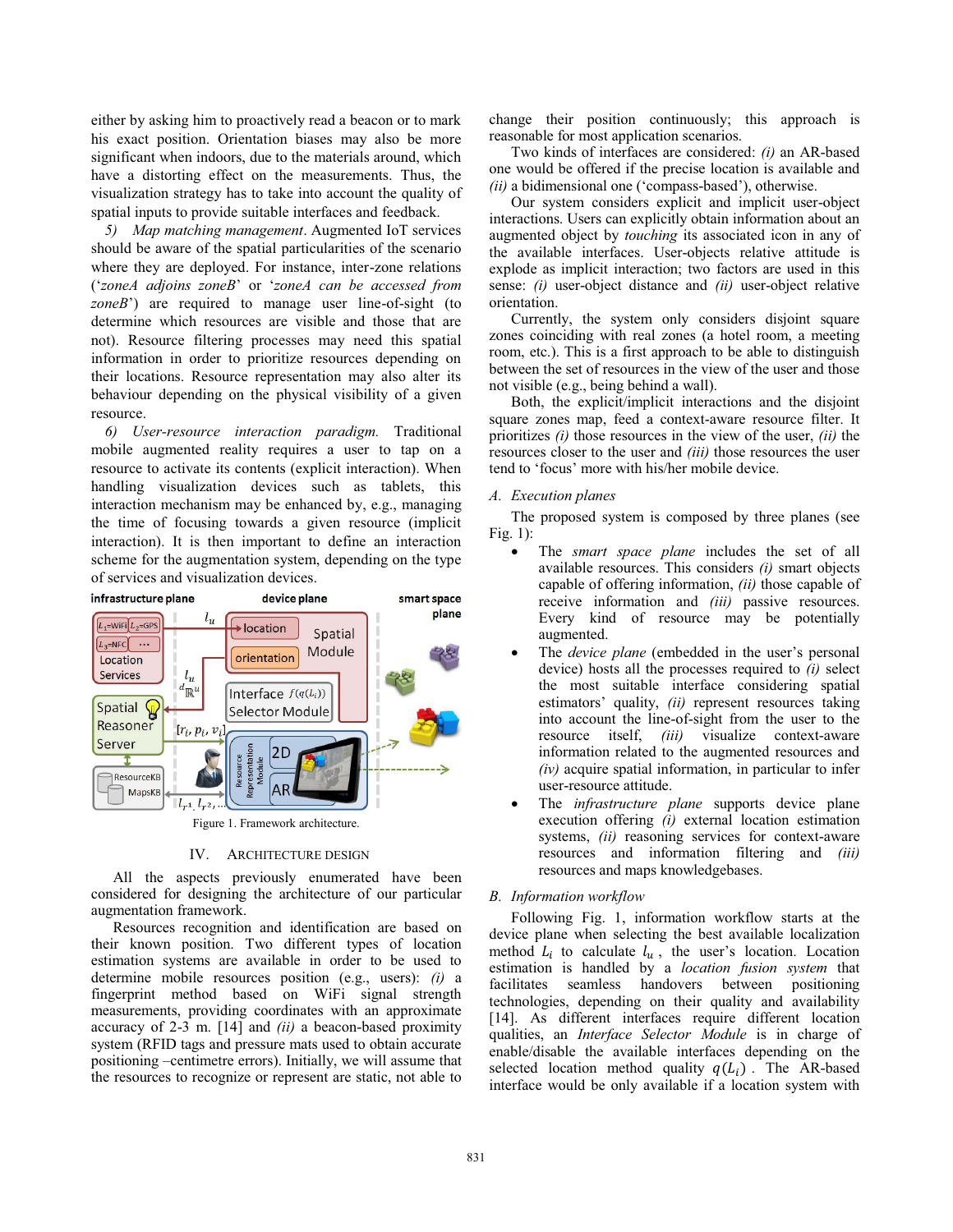enough accuracy is active, on the other hand, location systems with lower quality may be used to support the 2D 'compass-based' representation (see Section VI for more details on representation issues). Device-embedded sensors (in particular, magnetometer and accelerometer) are used to obtain also  ${}^d\mathbb{R}^u$ , the dynamic rotation matrix used to transform from the device to the user coordinates system (see Fig. 2).  $l_u$  and  $\mathrm{d} \mathbb{R}^u$  are then sent to the *Spatial Reasoner Server* in the infrastructure plane.

The *Spatial Reasoner Server* is in charge of filtering the complete set of available resources of the smart space in order to select those more adapted to the user's circumstances. This selection is done using an *incremental prioritization method* (further described in Section V) exploding user's  $(l_u)$  and resources'  $(l_{ri})$  locations (stored in the *ResourcesKB*) and the spatial distribution of the place surrounding the user (*MapsKB*). This process generates a list identifying a subset of resources together with an associated priority value and a flag indicating if they are visible or not to the user  $([r^i, p^i, v^i])$ . This list is then sent back to the device plane.



Figure 2. Involved coordinate systems.

Then, only those resources appearing in the priority list are shown to the user. The user's device is in charge of representing the icons associated to these resources by using the information about the user's attitude (i.e.,  $l_u$  and  $^d\mathbb{R}^u$ ) and the resources' position ( $l_{r}$ i), acquired from the *ResourcesKB*. Both, the priority value  $p^i$  and the visibility flag  $v^i$  are used by a context-aware *Resource Representation Module* to determine icons' characteristics used to augment the resources. Initially, resources that are not in the user's line-of-sight are represented in grey, but other aspects may be considered to vary the objects (e.g., colour, shape or size).

It has to be noted that device plane's resources are georeferenced using a global coordinates system with the Earth's centre as origin (Fig. 2.a). All the calculations, both for reasoning and for representation purposes, are performed using this global coordinates system and require  $^u \mathbb{R}^g$ , the rotation matrix for transforming from the user to the global coordinate system. Being the user's position known, the calculation of  $^u \mathbb{R}^g$  is straightforward.

## V. ATTITUDE-BASED REASONING STRATEGY

From the complete set of available resources only a selected subset will be represented in the user's device. This selection is based on a four-stage prioritization method. The first prioritization stage  $p_o(u^{\hat{i}}, r^j)$  is based on a recommendation method based on profiling such an itembased or collaborative recommendation system. This method is considered to be already available and remains out of the scope of this paper. Thus the output of this first stage will be a list of resources, ordered by priority taking into account the user's profile.

#### *A. History-based prioritization*

User's spatio-temporal records may enable history-based resource prioritization. Basically, this stage intends to introduce past data about the user's whereabouts and habits to adapt the resource offering. The history record is currently stored in a behaviour matrix  $\mathbb{B}_{S \times T}$  representing the actual spatio-temporal probabilistic distribution of the user; whereas  $\mathbb B$  rows represent discrete periods of time (e.g., hours),  $\mathbb B$  columns represent available locations. This matrix offers probabilistic information regarding *where* and *when* the user tent to be.

$$
\begin{array}{c|ccccc} t_1 & s_1 & s_2 & & \\ t_2 & 0.9 & 0.1 & & \\ t_2 & 0.2 & 0.8 & & \\ \hline & \mathbb{B} & & & \mathbb{H}^A & \end{array} \hspace{1.5cm} \begin{array}{c|ccccc} s_1 & s_2 & s_1 & s_2 & & \\ t_1 & 0.5 & 0 & & t_1 & 0.5 & 0.5 \\ t_2 & 0.5 & 0 & 0 & & t_2 & 0 & 0 \\ \hline & \mathbb{H}^A & & & \mathbb{H}^B & & \mathbb{H}^C \end{array}
$$

Figure 3. **B** and **H** matrices examples.

A new matrix  $\mathbb{H}_{S\times T}$  is used to associate each available resource to the spatio-temporal distribution of the user. ℍ has the same structure as  $\mathbb B$  but it defines, however, a priority spatio-temporal distribution based on users' behaviours, i.e., what kind of user each resource is more adapted to (taking into account where and when the user tent to be). This configuration is flexible enough to allow resource prioritization by *(i)* user location (e.g., Fig. 3.A), *(ii)* time (Fig. 3.B) or *(iii)* spatio-temporal combinations (Fig. 3.C). Note that, for normalization purposes,  $\sum_{\forall s,t} \mathbb{H}_{st} = 1$ .

Although more complex metrics could be used in future extensions, history-based prioritization  $p_h(u^i, r^j)$  is currently performed as a weighted sum  $(1)$  involving the  $\mathbb B$ matrix of a particular user  $u^i$  and the H matrix of a specific resource  $r^{j}$ . This equation also takes into account current time ( $t^c$ ) and user's current location ( $s^c$ ); the importance of historic versus current user's behaviour can be then balanced adjusting  $h(r^j)$  and  $a(r^j)$  weights (with  $h(r^j) + a(r^j) =$ 1).

$$
p_h(u^i, r^j) = h(r^j) \left[ \sum_{\forall s,t} \mathbb{B}_{st}^{u^i u_i} \cdot \mathbb{H}_{st}^{r^j r_j} \right] + a(r^j) \left[ \mathbb{B}_{s^c t^c}^{u^i} \cdot \mathbb{H}_{s^c t^c}^{r^j} \right] \tag{1}
$$

#### *B. Spatial-based prioritization*

User-objects relative attitude is also used to update the resources' priority. Two factors are considered in this stage: the user-resource distance  $d_{u^i-r}$  and the user-resource relative angle  $\theta_{\mu^i - r^j}$ .

 $d_{u^i-r}$  is easily obtained once the user's and the resources' location are known (some coordinates systems transformations are necessary as depicted in Fig. 2).  $\theta_{u^i-r^j}$ calculation, on the other hand, depends on the representation interface used by the user. For the 2D 'compass-based' representation,  $\theta_{u^i-r^j}$  is calculated as the minimum angle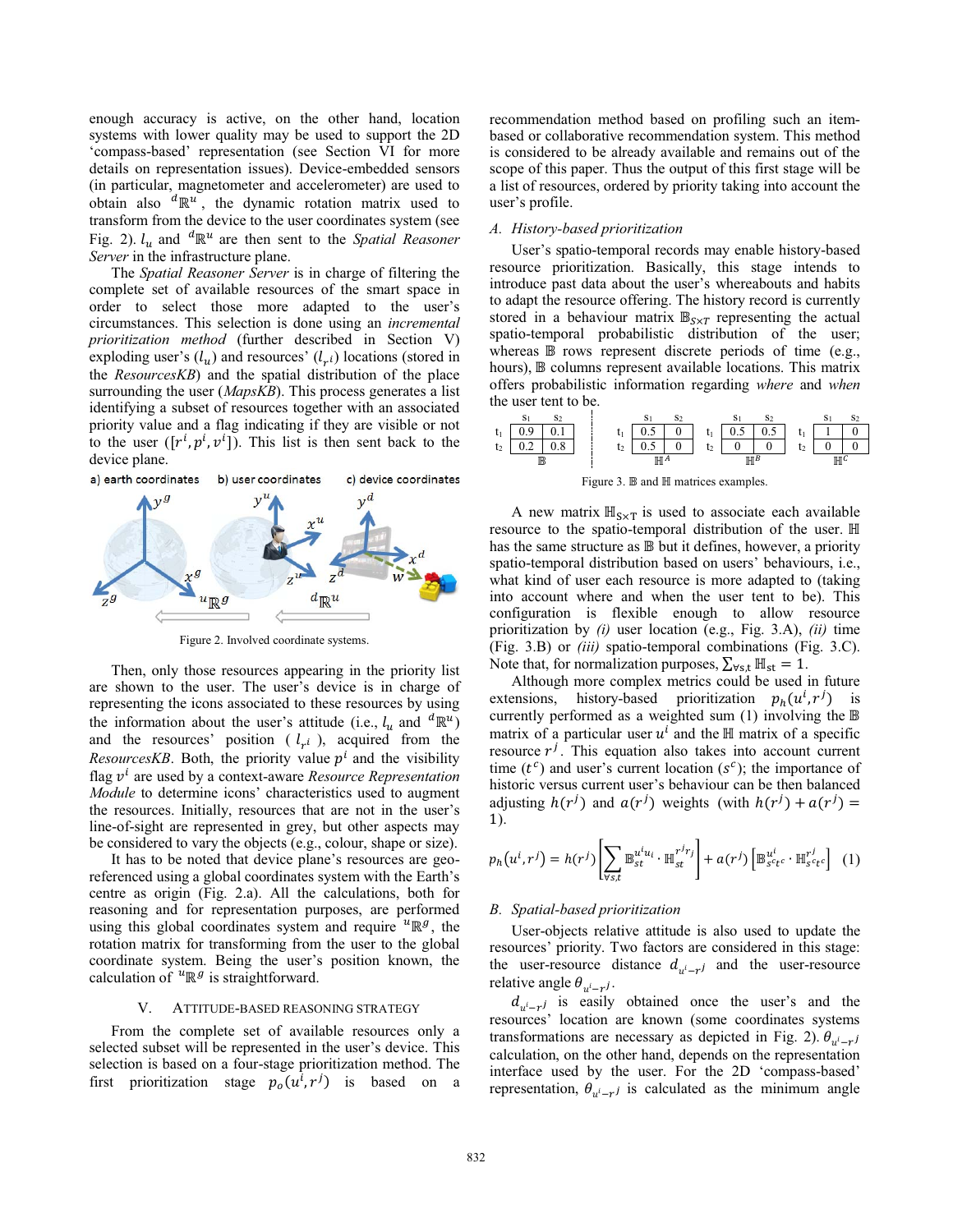between  $y^u w$  plane and  $y^u y^d$  half-plane. In the case of the AR-based interface, this factor is obtained as the angle between  $-z^d$  and w vectors.

Priority calculation taking into account user-resource distance and angle has been modelled as a weighted sum of zero-mean Gaussian functions  $(N_d(d_{u^i-r^j})$  and  $N_\theta(\theta_{u^i-r^j})$ , respectively) as shown in (2). The relative importance of these factors can be flexibly balanced modifying  $g(r^j)$  and  $k(r^{j})$  weights  $(q(r^{j}) + k(r^{j}) = 1)$ .

$$
p_s(u^i, r^j) = g(r^j) N_d\big(d_{u^i - r^j}\big) + k(r^j) N_\theta\big(\theta_{u^i - r^j}\big) \tag{2}
$$

The visibility of resources is handled by including a penalization coefficient for those resources outside the area the user is located in, and also on those resources not directly visible by the user.

# *C. Explicit interaction based feedback*

User-interface explicit interactions can be used in the prioritization mechanism  $(p_e(u^i, r^j))$ . Currently, three kinds of interactions are considered:

- $\bullet$  *Resource information access event*. Any resource will increase its priority if the user actively request information about it, by touching the icon associated to the resource in the user's device screen.
- - *Resource information access duration*. The resource priority will be increased accordingly to the time the user keeps reading (if text), watching (if video), etc. the information associated to the resource.

#### VI. PROTOTYPE DESCRIPTION

The above described representation strategy has been implemented in an Android-based tablet device (a Motorola Xoom powered by Honeycomb Android, v3.1) offering both 2D and AR-based interfaces representing static resources, which position has been manually defined in a MySQLbased database (*ResourcesKB*). Whereas accurate user's location is simulated (for AR-based representation purposes), the 2D interface is supported by a fingerprinting method based on WiFi signal strength measurements with an average accuracy of 2-3 m. [14]. The spatial-based prioritization method described in Section V.B has been implemented in order to change the features of the icons associated to each resource. Particularities of the implemented interfaces are detailed next.

#### *A. 2D interface*

The objective of this interface is to visualize resources around the user's device in 2D format, as location and orientation biases for indoor systems are less noticeable than in 3D. Additionally, this mode may result more convenient depending on the application use.

Resources are drawn as circles with a number inside for identification purposes. A logarithmic scale (instead of a linear one) has been used for representation to facilitate interaction with the nearest points. The resulting interface (Fig. 4, up) shows a) a radar-type representation offering a 360º view of the surrounding resources, b) the resources in front of the user (with an indication of the user's viewing angle; 84º, approximately) and c) a touch-activated legend to access resources' information. Furthermore, future works will consider points with different sizes, colour, etc. depending on their priority for the user.

Although resource representation may be handled just using local coordinates, global ones have been used (Fig. 2.a) in order to make the system seamlessly work with outdoor or indoor resources. The relative orientation of the device taking the magnetic north as reference is also calculated for representation purposes.



Figure 4. Resource representation interfaces; 2D (up) and AR-based (down).

# *B. AR (3D) interface*

This mode provides a traditional AR-based view, where icons associated to real resources are superimposed in realtime on the user's device screen. 3D icons are represented using OpenGL ES<sup>3</sup> (OpenGL for Embedded Systems). This representation relies on  ${}^d\mathbb{R}^u$ , the rotation matrix relating user's and device coordinates systems (Fig. 2.b and c, respectively).  ${}^d\mathbb{R}^u$  is calculated taking into account accelerometer and magnetometer data acquired from mobile embedded sensors.

In practice, the first step for 3D resource representation consists of initializing the *scene* by loading  $^d\mathbb{R}^u$  into OpenGL's *ModelView* matrix; that configures the OpenGL

 <sup>3</sup> http://www.khronos.org/opengles